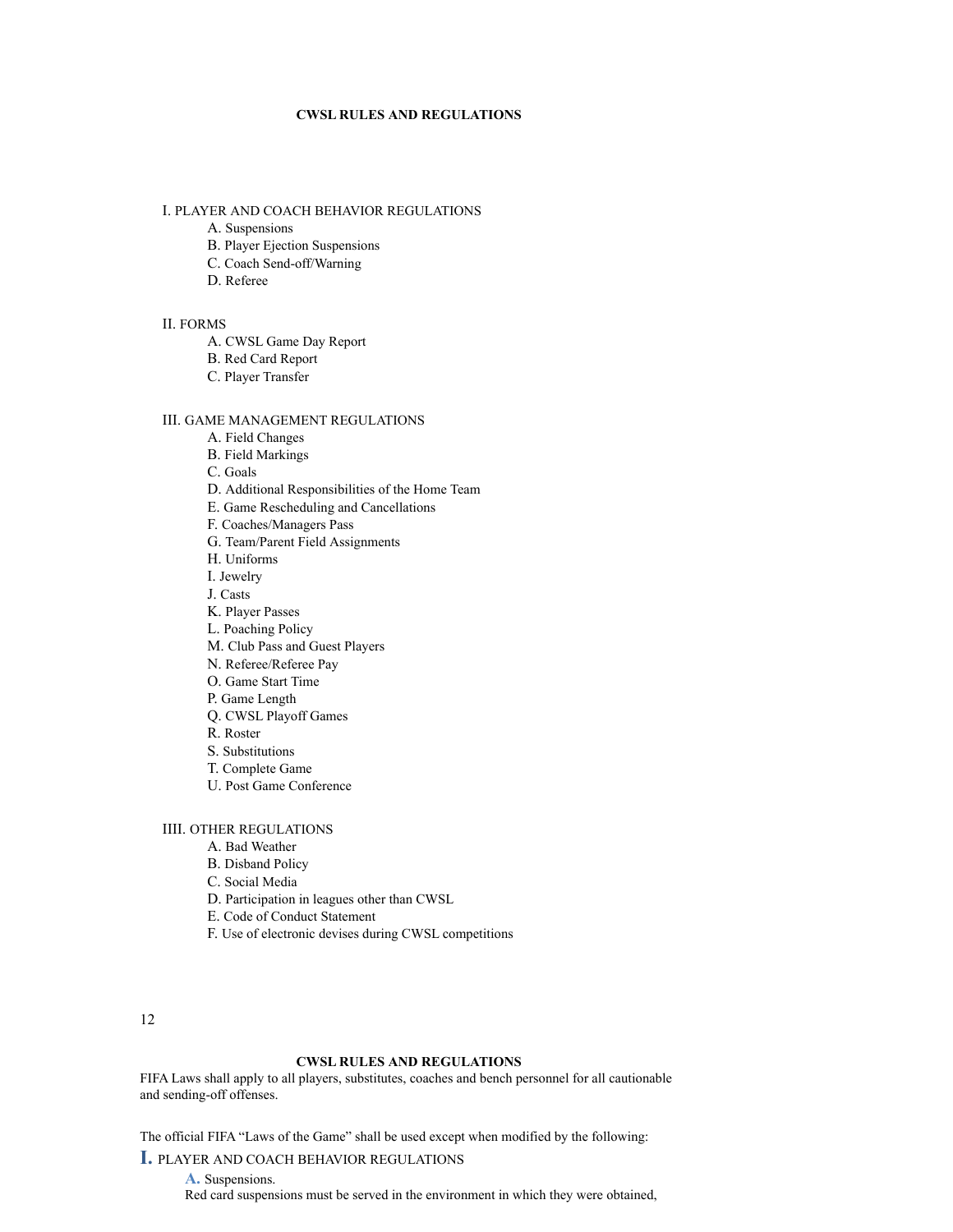that is; red cards obtained in League play must be served in League play: and tournament red cards will be served in tournaments.

**1.** As you know, when a player receives a red card in league play, the referee must send /give the player pass to the Home team Referee Assignor. The CWSL president will determine the appropriate length of suspension. The Referee Assignor will redistribute to the team's coach the player pass.

**2.** Remember, players cannot play in any game (league or tournament) without a player pass. While the pass is in transit, via the mail, players may not play in any game.

**3.** Depending upon the availability of the Referee Assignor, only the coach, manager, player or parent may pick up player pass of the ejected player for non-CWSL League competition. For security reasons, one of these individuals must sign for the player pass. Then the coach must return player pass to their Club's President within 24 hours of the completion of the non-CWSL league competition. As always, the following hold true:

> *a) Players must serve suspensions in games by the team on which they are rostered.*

*b) Players must be present at games served for suspension.*

*c) Multiple league game suspensions cannot be served in tournament games. Also, players are eligible to play in tournaments, even though they are ineligible to play in league games.*

**4.** The CWSL League President has the power to suspend players and coaches. Any player that is ejected and/or suspended may choose to have a hearing. This request for a hearing to review the suspension/ejection must be done in writing. This subsequent hearing will take place within 30 days. During this time the player may not be able to participate without the player pass. All league appeal options must be exhausted before legal, civil action can be taken. Multiple game suspensions may occur due to repeated red card/ ejections incidents and/or severity of the event. Red card incidences that are determined to be a result of "Violent Conduct or Spitting at someone" will result in a game suspension determined by the CWSL President.

**5.** Suspensions received near the end of the season which will not be fully served by the end of the season will be carried over to the next CWSL playing season. Failure to complete prior year suspensions will result in additional suspensions and may result in team, club, or association fines.

**6.** A team, club, or association using a suspended player or players in any sanctioned game will be assessed a fine of \$100.00 and will forfeit the game involved.

### **B.** Player Ejection Suspensions

**1.** A suspension will be imposed on any player who is ejected from a game for any of the following offenses. The severity and circumstances of the offense will be taken into account when handing down the suspension.

- *a) Serious Foul Play*
- *b) Violent Conduct*
- *c) Spitting at someone*

*d) Deliberate handling of the ball to prevent a goal*

*e) Fouling a player with an obvious goal scoring opportunity*

*f) Offensive, insulting, or abusive language*

*g) Receiving two cautions in a match*

*h) Serious Foul Play occurs when attempting to play the ball*

*i) Violent Conduct is inappropriate contact when the ball is not in the immediate area.*

**2.** Fouls and Misconduct: U 10-12 Conform to FIFA with the exception that in indirect free kick is awarded to the opposing team at the center spot on the halfway line if a goalkeeper punts or drop-kicks the ball in the air from his/ her penalty area into the opponents penalty area.

The CWSL will utilize the following regarding Yellow/Red cards

*a) Yellow cards received during regular season or playoff games must be counted*

*b) Once a player has accumulated three yellow cards during the regular season, the minimum penalty is the player suspended for the next league game.*

*c) Once the player accumulates five (5) yellow cards, the minimum penalty is the player suspended for the next two (2) league games. d) All yellow cards must be reported to the CWSL through the referees report and reporting on CWSL website.*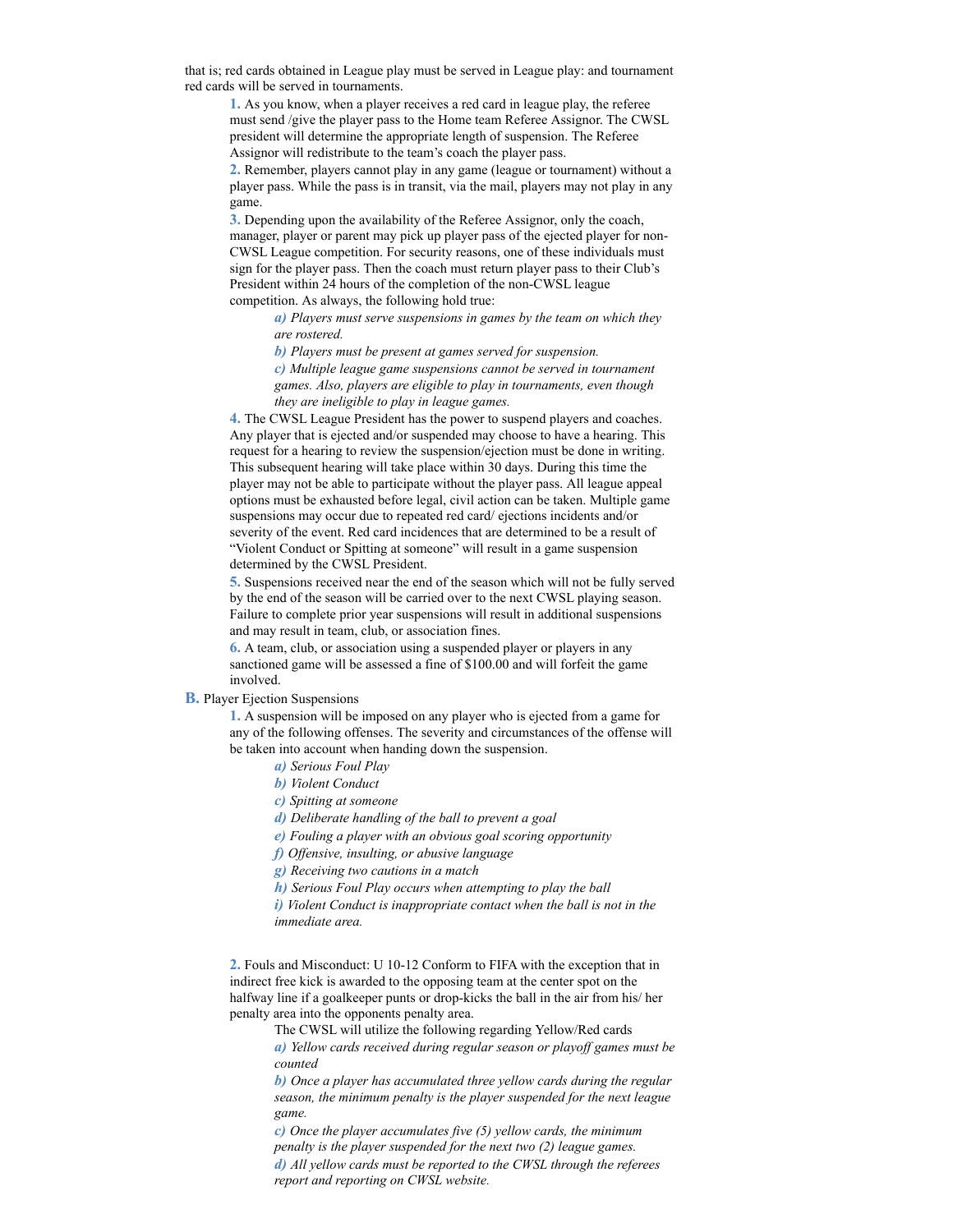*e) The accumulation of yellow cards is for the CWSL league and playoff games.*

*f) Any player who receives a red card shall be suspended for the number of league games decided by the League President. Any further penalties shall be determined by the league president.*

*g) All coaching misconduct will be reviewed by the League President and disciplined from a reprimand up to and including expulsion from the league may be applied.*

**3.** A substitution after cautions (Yellow Cards). The CWSL encourages coaches to substitute players who receive cautions, immediately at the time they were given the yellow card.

**4.** Mandatory Attendance of Suspended Players – A player who is serving a suspension must be present at the game of which is to count towards a suspension. All players that receive suspensions must serve their suspensions on the team they are rostered on.

**5.** Probation Policy – Because of various behavioral problems stemming from actions by players, coaches, referees, and spectators per review of Referee Game Reports and CWSL Incident reports the CWSL Board, after a hearing may place a player, coach, team, or club on a probation period to be determined by the governing body. After this period, and if the behavior on and/or off the field does not improve, the CWSL may ban from league play for a year a particular player, coach, team, or club.

**6.** Protest and Appeal Process

*a) A player or coach suspension may be appealed and the outcome of a game may be protested to the CWSL Board. However, no dispute, claim protest or appeal will be considered unless it is presented in writing. b) For appealing suspensions/or the outcome of a game, the "event" that initiates the five-day limit will be the date in which the letter notifying of the suspension is received. The appeal must then be submitted to the CWSL President along with a \$75.00 appeal fee. The fee should be in the form of a check made out to the CWSL.*

*c) The CWSL President will within 30 days after being notified that the player wishes to have a hearing to appeal the suspension/ejection will inform all parties of his/her decision. The CWSL Board will review the information. If the appeal or protest is upheld, the fee will be returned. If denied, the fee will be forfeited to the CWSL treasury. The decision of the Board will be binding to all parties concerned, subject only to further appeal.*

*d) A denied protest or appeal may be further appealed to the Wisconsin Youth Soccer Association Appeals Board. This appeal process is covered under the Wisconsin Youth Soccer Association By-Laws, Rules and Regulations.*

*e) Any written communication to the CWSL President that does not follow the protest/appeal protocol will be considered informational only and may not be acted on or responded to.*

### **C.** Coach Send-off/Warning

**1.** Any coach cited for a warning in an official game report or harassing a referee during the post-game "Verification Meeting" will be suspended at the discretion of the CWSL President. If a coach is ejected at any time during the game, that game may be declared a forfeit.

**2.** Coach Misconduct:

*a) Coaches in the CWSL are expected to exhibit the highest level of sporting behavior and are responsible for the attitudes and behavior of their assistant coaches, players, and spectators. All coaches and Asst. Coaches are expected to hold a state issued pass card and that the licensed level is appropriate for the age group they are coaching. b) In the event the referee determines the conduct of the coach is detrimental to the game, the referee may ask the coach to leave the immediate vicinity. Immediate vicinity shall be defined as sufficient distance from the playing field where the offending party cannot cause additional disruptions to the game. This is considered the "out of sight and out of sound principle".*

*c) Any time a coach is sent off the field, the referee must note it on the CWSL Game Day Report and this report is to be sent to the CWSL President.*

*d) When a coaching send-off report is received by the CWSL President, the President will investigate the incident and recommend an appropriate response, in consultation with the coach's club president. Repeat offenses will factor into the severity of the response. This response can take the*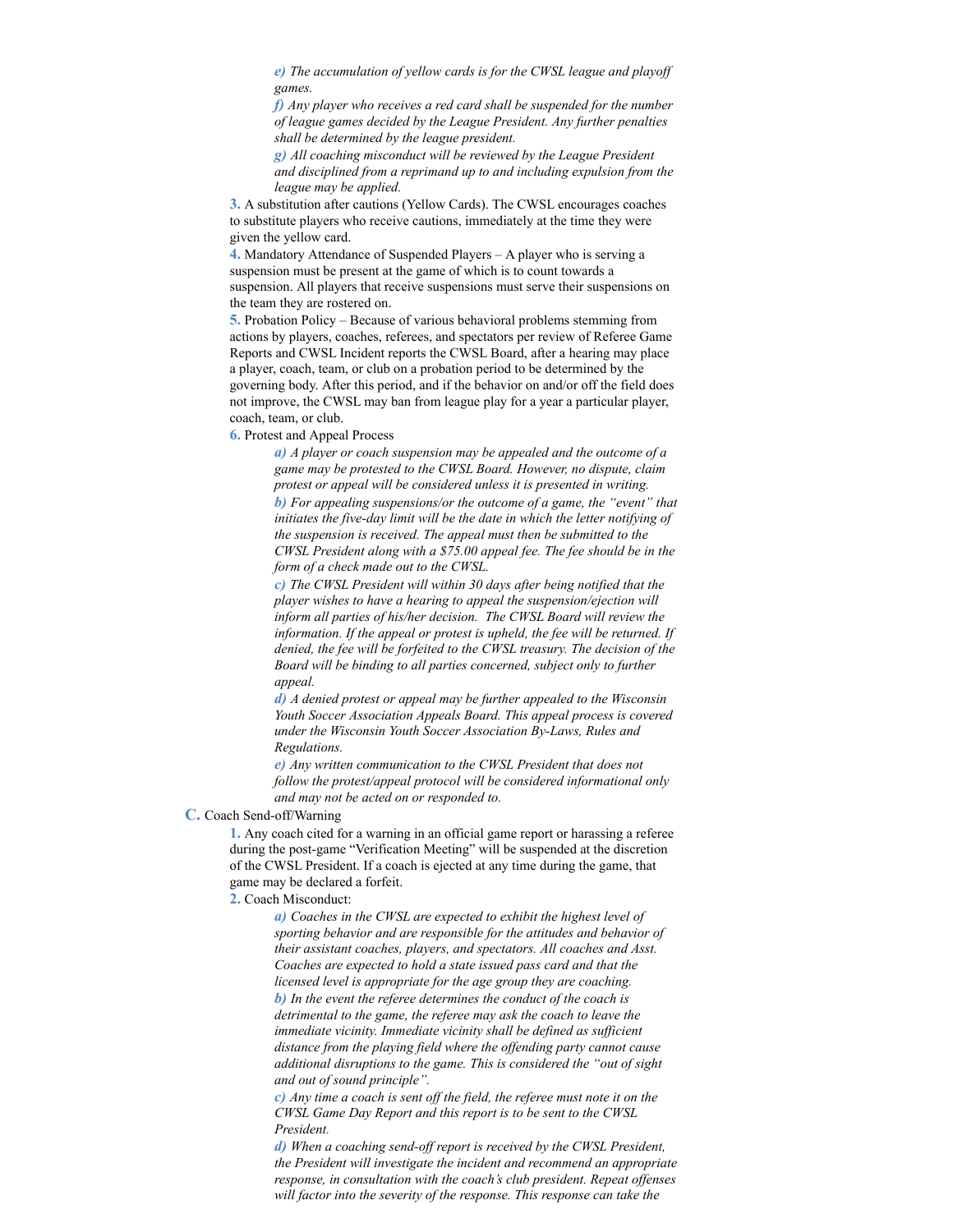*form of one or more of the following:*

(1) Suspension from one game (automatic) to lifetime dependent upon the severity of the incident.

(2) Attending and completing an anger management course (Cost to be borne by the coach and /or club for which they coach).

(3) Attending and completing an introductory referee training course (Cost to be borne by the coach and/or club for who they coach).

(4) Probation

*e) If the response (decision) includes anger management training or introductory referee training, these courses must be completed at the next opportunity or the coach will be suspended until the course has been completed.*

*f) An investigation can be initiated by a signed letter or e-mail from a third party. The response to this investigation can take the same form as a send-off report.*

*g) Decision may be appealed per the CWSL process with a \$75.00 appeal fee being posted within 48 hours of being advised of the decision. The appeal will be heard within 20 days of the appeal being accepted. If the decision is overturned or modified the appeal fee will be returned to the appellant.*

# **D.** REFEREE

The referee must report all player cautions, ejections, and official coach warnings or send-offs at the Game Officials web site. An additional written explanation must be provided for all ejections/red cards/send-offs by using the Red Card Report. The reports and player pass must be forwarded to the appropriate ref assignor immediately. A player pass must be forwarded to the ref assignor even if the team is attending a tournament that weekend. Coach pass cards should not be collected when coaches are sent-off.

# **II.** FORMS

**A.** CWSL Game Day Report

At all age groups, Each coach/manager must submit their WYSA roster to the referee prior to their teams check-in. In the event a team is using a club pass player this game day roster must include all club pass players hand written on the bottom. The referee needs to utilize this report to properly "check-in" the teams. Actual scores will be posted within 48 hours in League One.

**B.** Red Card Report

This report must be used by the head referee in reporting to the CWSL President the details of any red card/ejection situation(s). Report located on the CWSL web

# **C.** Player Transfer

If a player seeks to transfer to another team, they must contact their current club and district registrar. Intra-club transfer may be handled internally. Inter-club transfers WILL require approval from the state office

# **III.** GAME MANAGEMENT REGULATIONS

**A.** Field Changes

If, for any reason, the home team is forced to change fields before a particular game, the home team must arrange to have the away team and referee notified prior to the game. Permanent field changes must be provided in writing to the League Schedule.

# **B.** Field Markings

Regardless of private arrangements between clubs, it is still the sole responsibility of the home team to see that the field is adequately marked to the satisfaction of the referee. Home team sets corner flags. Referees have already exercised the option to refuse to have the game played if the field is not adequately marked. This results in a forfeit by the home team.

### **C.** GOALS

Clubs must maintain safe goals. Proper anchoring is mandatory. If a coach refuses to play a game due to unsafe goals, the CWSL President MAY declare the game a forfeit against the home team.

**D.** Additional Responsibilities of the Home Team:

- **1.** Put up four (4) corner flags
- **2.** Supply game ball

*a) No 4 for U10/U12 b) No 5 for U13/U-19*

- **3.** Insure proper field markings.
- **4.** Portable goals must be anchored, according to proper guidelines.
- **5.** There will be no advertising allowed on goal nets.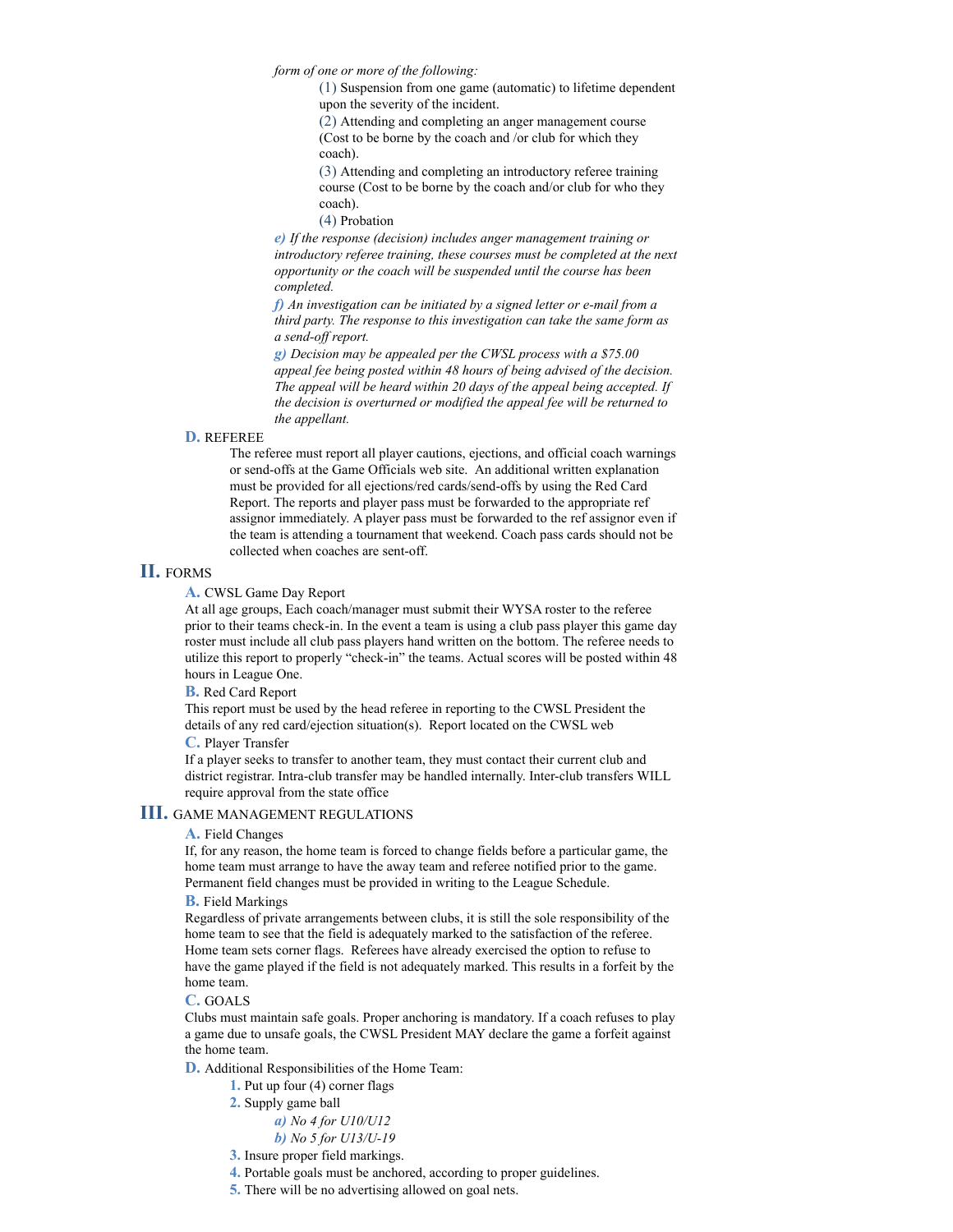#### **E.** Game Rescheduling and Cancellations

### **1.** Objectives

- *a) All Scheduled games shall be played in a season and scores be posted to the standings.*
- *b) All teams must be willing to find alternate dates in case of*
- *rescheduling.*

#### **2.** Definitions

*a) Fee of \$150.00 per game shall be assessed to the team that forfeits the game*

*b) Forfeit*

(1) A forfeit is declared when a team fails to show up or cancels a game in advance

(2) The forfeiting club pays full referee fees

(3) A forfeit is recorded as a 1-0 favor of the team that is present or willing to play the game.

*c) Game cancellation reasons*

(1) There should be no cancelling of games within 24 hours of

the game except for instances of inclement weather.

(2) There is no valid reason for cancelling a game

*d) Before you can cancel a game you need to contact League President and Treasurer*

**3.** Rescheduling Procedure

*a) Need approval from League President and Treasurer to reschedule game.*

*b) Upon approval you will fill out the Rescheduling Form that will be emailed to you*

*c) The team rescheduling must initiate the rescheduling process*

*d) The team rescheduling must notify the home field scheduler and the referee assignor immediately.*

*e) The League scheduler must cancel the game in League One*

*f) The League scheduler must notify the referee scheduler whom must cancel the game in Game Officials.*

*g) If you do not notify the referee assignor for that game immediately your club will be responsible for paying the referees in full.*

*h) Teams will work on a new date to reschedule*

*i) Once a new date is firmed, then the League One schedule must be updated by the League Scheduler.*

*j) The Field scheduler must notify the referee scheduler whom must make the change (new game date) in Game Officials*

*k) The change in League One will notify all parties involved (players, coaches & managers)*

**4.** Rescheduling process

*a) The rescheduling team could provide three (3) alternate playing dates/times as soon as possible*

*b) The team being rescheduled upon shall:*

(1) If the rescheduling team provided alternate playing date/times pick one new date within one week

(2) Both teams shall agree on the new date one (1) week after the alternate dates are presented: so there is a maximum of two (2) weeks to reschedule from the time of the rescheduling notification

#### **5.** Actions

#### *a) Inclement weather*

(1) Players should be checked-in only if weather conditions are favorable to play the game

(2) If both teams are checked-in when the referees decide not to play the game the referees are to be paid.

(3) Upon rescheduling the paid referees must make every

attempt to attend the rescheduled game.

- (4) No additional pay will be given to the already paid referees.
- (5) New referees will be paid for their position

**F.** Coaches/Managers Pass- All Head and Assistant Coaches must hold a state issued coach pass card to be present on the sidelines during any competition. All coaches must present their coaching license to referees prior to the start of a game. If they do not present their pass, the following will be implemented. For the first offense, the referee will make note of the offense and report it to the ref assignor. Karen Stashek will report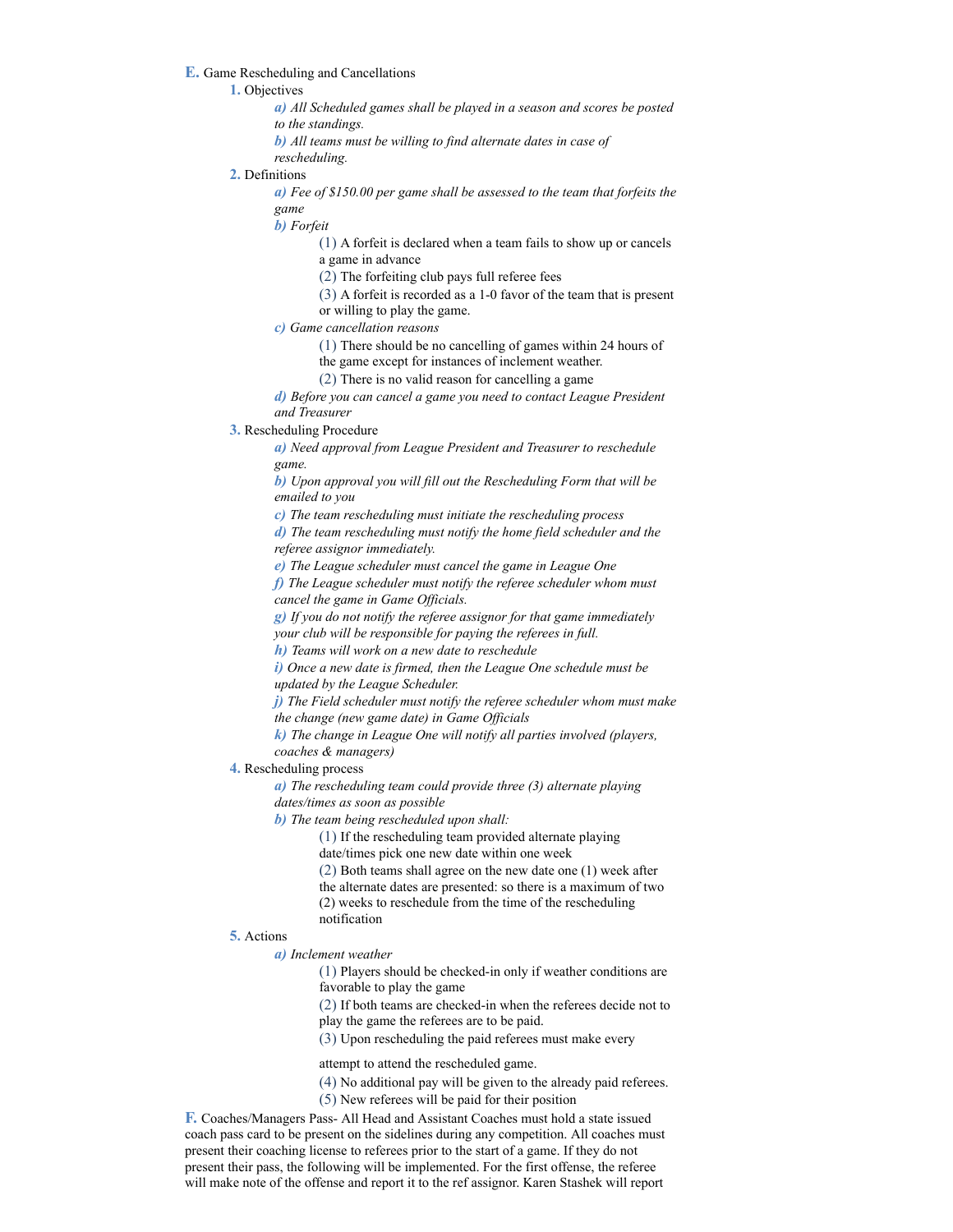the offense to the appropriate club president. Upon the second offense, the club will be fined \$25 payable to CWSL via Karen Stashek. If the club did not receive notification of the first offense prior to the second offense, then no fine will be assigned. Clubs will determine independently whether the club or the coach is responsible for the fines. If you are coaching a U10 or below team you are required to have a Y1 License or to have completed one Grassroots Module. If you are coaching at U11 and above you are required to have completed the Grassroots Module requirements or have a USSF E License. All Managers and club personnel (volunteers/administrators) also must complete the Risk Management process.

#### **G.** Team/Parent Field Assignments

All CWSL games at all age levels should be played with teams, team coaches, and team volunteers with passes on one side line within team bench areas on the same side of the field separated by the midfield line and spectators on the other side line. We recognize that extenuating circumstances may prevent compliance at some field locations. The decision to allow exception will be made by the referee.

#### **H.** Uniforms

Where the colors of jerseys are similar, it is the responsibility of the home team to change jerseys. At all age levels the uniforms of a team should be consistent in appearance (identical jerseys, same colored shorts and socks). Shirts shall be tucked in shorts. Sleeveless jerseys will not be allowed. Any player with blood on his/her uniform (without regard for it being his/her own or someone else's and regardless of whether it is dry or wet) must leave the game immediately and change into a "clean" uniform. Substitutes can take the place of these players immediately as they would for any injury. Undergarments appearing outside the uniform need to be the same color as the uniform. Players who pull their jersey over their head will be subject to misconduct (yellow card). Goalkeepers must wear a color that distinguishes them from other players and the referee. Goalkeepers may wear baseball caps as long as the bill of the cap is forward. Wristbands and headbands will be allowed.

CWSL will approve sponsorship logos on uniforms with the following stipulations: logos representative of alcohol, tobacco, or other entities that are unbecoming to our youth clubs will not be allowed. Clubs should be selective when choosing their sponsors. Club should submit list of the sponsors to the Board for approval by the President, Treasurer and Secretary.

### **I.** Jewelry

No jewelry may be worn. This includes the following: bracelets (of any kind), earrings, necklaces, barrettes, or hair twists with metal or plastic. MEDICAL ALERT BANDS OR ANY NON- REMOVABLE BRACELET MUST BE TAPED TO THE BODY

### **J.** Casts

Hard and unyielding items (guards, casts, braces, etc) on the hand, wrist, forearm, elbow, upper arm or shoulder unless covered must be padded with a closed-cell, slow-recovery foam padding no less than ½ inch thick. The Coach should present this player to the center referee prior to the start of the game for approval. The cast should pose no risk to the players of either team or officials. The final decision is left to the center referee of that game as to whether the player shall participate in that game. If the official observes risk during the game the player may be asked to leave for the remainder of the game.

# **K.** Player Passes

Coaches and managers of classic teams are advised that each player must have a pass in his possession at game time and hand it to the referee before the game in order to participate. In order to assure all teams receive their player passes by the first play date, the league registrar will have to have all materials in hand by the 3rd Friday in April. All rosters and players cards will need to be stamped by the District Registrar. This will allow for the adequate processing time necessary. This is not intended to prevent clubs from getting their materials turned in sooner.

Once this date has passed all agree to the following: All materials in the hand of the registrar may have a seven (7) day processing time. Inquires on completion will not begin until seven (7) full days has passed. The registrar may be able to process these things earlier, but will contact when they are complete. This will be left to the discretion of the registrar.

# **L.** Poaching Policy

WYSA has implemented a Poaching Policy with violations. This document can be found

on the CWSL Website for your reference.

### **M.** Club Pass and Guest Players

The CWSL allows the use of club pass and guest players for league games under specific guidelines. A club pass player must be a player who is a registered player within their club and a member of a team that plays in the CWSL League. Players from "tournament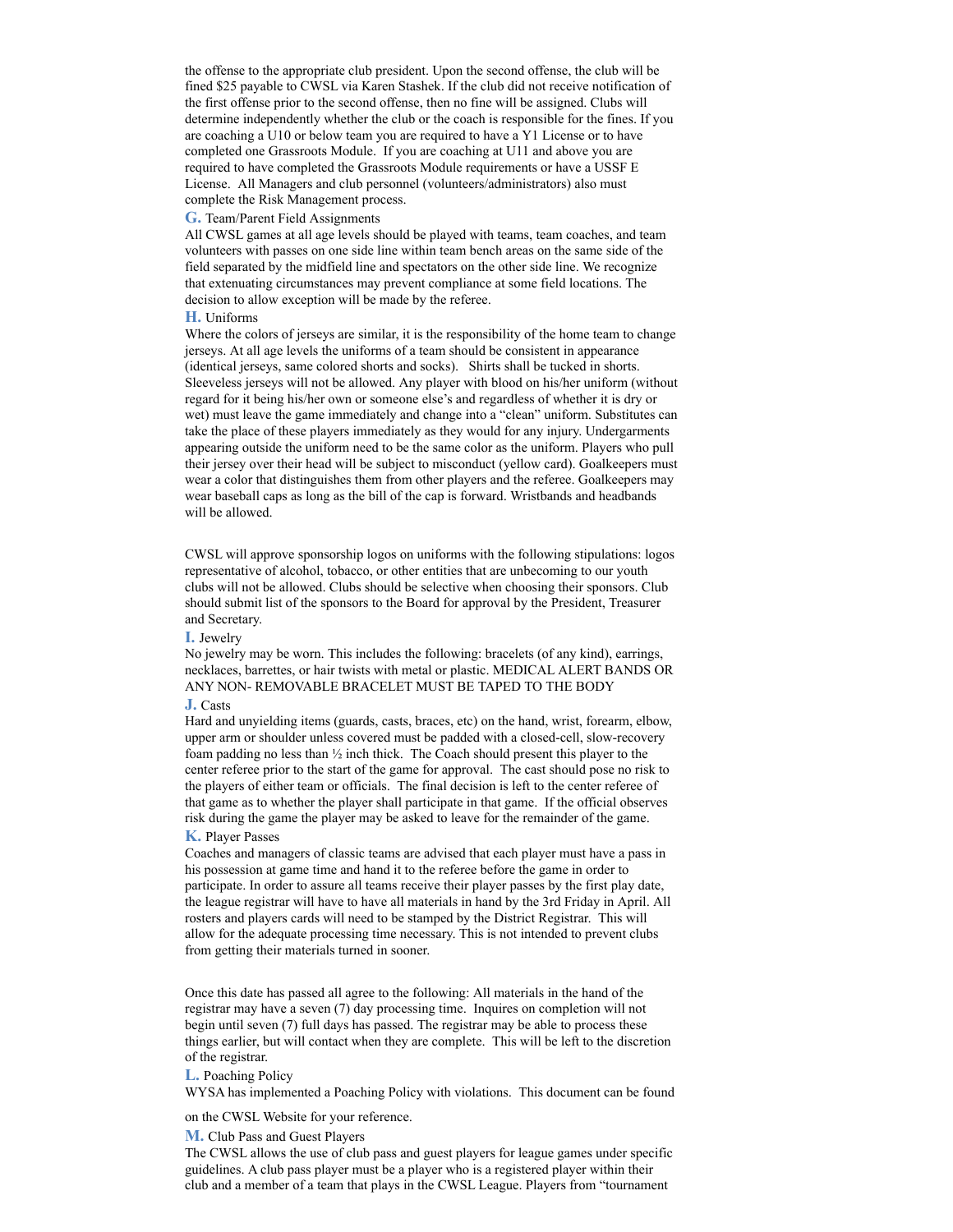only" teams cannot be used as a club pass or guest player. The only guest players allowed must be registered to a state league team at a younger age and playing up at least one age group on team in their home club. Under no circumstances (except those noted in the following paragraph) will a player be allowed to "play down". A player rostered to an age group older than their age is classified as being the older age and not eligible to club pass or guest on a lower aged team.

Exceptions may be made in instances where a team is short players due to injuries/concussions. In those cases, the coach may appeal to the CWSL president and request that a player rostered to an older age group be granted temporary permission to play with a birth-age-appropriate team. The club making the request will need to provide a doctor's note confirming the injury. Decisions concerning the guest/club pass player, in these instances, will be made on a case-by-case basis. Only birth year age appropriate players would be allowed to serve as guest/club pass players.

The coaches for both inter-club teams must agree to the playing opportunity and the coach of the guest player must provide the coach of the team utilizing the guest player with the player card for referee inspection. Male players may not be guest players on a female team, however, female players may be guest players on a male or coed team. In the event that there are simultaneous games being played, a player may not play in both games. With the coach's permission, a player may play as a guest player in a game scheduled on the same night but scheduled for an earlier or later time.

The coach requesting use of a guest player must also obtain permission from the parent(s) of the guest player. The use of guest players should only be when a team may not be able of field a team due to absence of players, (illness, vacation, or similar excused absences). No more than four (4) guest players may be utilized by a team in a single game. The total of the guest players plus the available players of the scheduled team cannot exceed four players over the maximum allowed on the field. Example: A team playing 11 aside can dress a maximum of 15 players when "guest" players are used. This will allow games to be played full-sided and provide four substitute players for player safety.

Club pass/guest play limit: Each individual player is eligible to club pass and/or guest play in CWSL games a maximum of 4 times in a season.

Club pass reporting: All Midway/CWSL Club Presidents are responsible to monitor club passes for all games. Coaches using club pass players or state league guest players are responsible for reporting to their club president their participation including the date of the game.

**N.** Referee/Referee Pay

**1.** All Referees must be United States Soccer Federation Certified.

**2.** The three person/diagonal systems is mandatory for U11 and older.

**3.** Assistant Referees: If the home team fails to provide three referees (the

assistant referee(s) may be club lines-persons who can only call out-of-bounds) **4.** U10 – Are not required but recommended to have two assistant referees.

**5.** In the event that the brackets overlap (Example: U15-19 C) the game length and Ref pay will be the higher bracket of time and pay

**6.** Referee Payment

The CWSL shall use the pay schedule put out by the WYSA as follows

| Age Group                             | Center Referee |      |      | Assistant Referee (each) |
|---------------------------------------|----------------|------|------|--------------------------|
| $U9-U10$                              | \$20           |      | \$14 |                          |
| U11-U12 \$28                          |                | \$18 |      |                          |
| U13-U14 \$38                          |                | \$28 |      |                          |
| U <sub>15</sub> -U <sub>16</sub> \$48 |                | \$32 |      |                          |
| U17-U19 \$58                          |                | \$38 |      |                          |

**7.** Each coach/manager will pay ½ of center fee and ½ of each asst. ref fee for all games (home, away & neutral site). This payment should be given to the referee prior to the start of the game in **THREE** separate envelopes. Only USSF Certified Refs are to be paid, club linesman may not be paid as part of the referee crew. Unpaid fees due to referee no shows are to be returned to the club by the coach or team manager.

**8.** U10 Games: It is recommended that a 3 referee system be used at U10 to encourage young referee development. If only one certified center ref is used, that ref will receive payment for center referees (Total of \$20). The fees paid to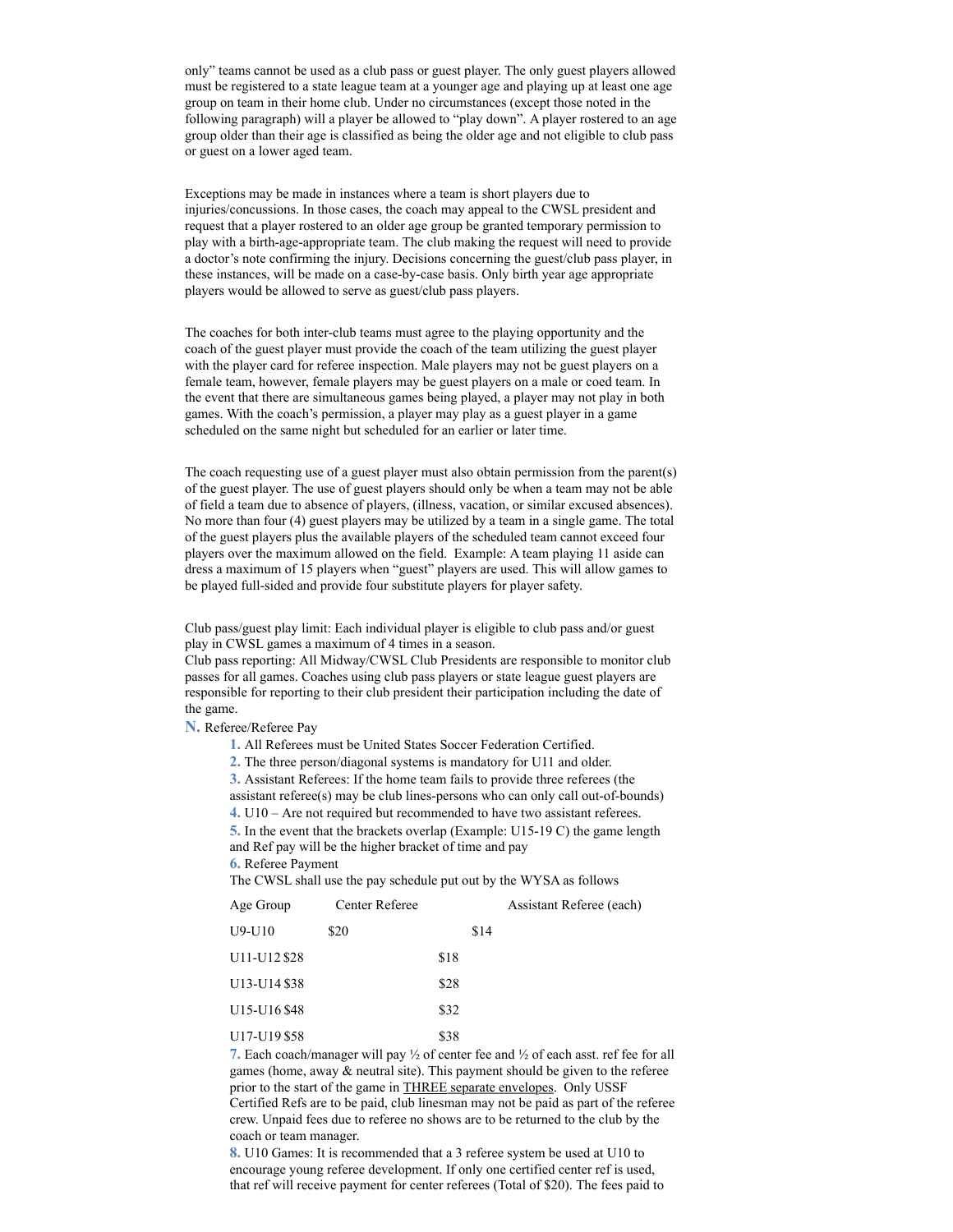the AR's shall be returned to the club by the coach or team manager. Club linesmen, if used, cannot be compensated.

**9.** Rescheduling: as stated in the rescheduling rules, if the same refs assigned for original date return for the rescheduled game(cancellation due to inclement weather) and have already been paid they will not be paid again. If new refs are assigned they will need to be paid for the rescheduled game. Every effort will be made to reschedule the same refs, but this may not always be possible, so be prepared to pay the new refs.

# **O.** Game Start Time

A team has 15 minutes grace period in which to be ready to play, after the scheduled game time. In the event of a field change, the visiting team should be given an additional grace period to be determined by the referee. The league commissioner will decide if the game is to be replayed or forfeited. A game can be started before the scheduled time if the referees and both coaches agree.

### **P.** Game Length

U10 25 minute halves

U11 & U12 30 minute halves

U13 & U14 35 minute halves

U15 & U16 40 minute halves

U17 thru U 19 45 minute halves

**1.** Half-time is a maximum of ten (10) minutes.

**2.** Coaches may elect to shorten playing time to 30 minutes per half in the case of a double header or for the safety concerns.

**Q.** CWSL Playoff Games

Championship games if tied, go directly to "kicks from the mark" to determine the winner of the game. Only players on the field may participate in the kicks.

# **R.** Rosters

Both teams must give rosters and player cards (stamped by the District Registrar) showing the player name, WYSA and jersey numbers to referees prior to each game. The referee will retain the roster for his/her records. If you have guest players or over roster you will have to provide a "game day roster" in addition to your state approved roster.

**1.** U!0 Rosters must rotate 50 percent of the players each season as this is

recreational level focused on player development. Playing time at the U9-U10 level should be at least 50 percent of the game time.

**2.** USSF roster number guidelines will be used for all team and game day rosters. They are as follows:

U10 14 player maximum

U11-U12 16 player maximum

U13-and UP 22 players maximum /18 player roster on game day **3.** Requests for over-rostering will be handled on an individual basis by the

league president and coordinated with the WYSA office.

**4.** A match is played by two teams each consisting of the following, one of who is the goalkeeper:

|                                                    | U10      | U11 & 0.112 | $U13$ thru $U19$ |
|----------------------------------------------------|----------|-------------|------------------|
| Maximum Players                                    |          |             |                  |
| Minimum Players to Start<br>*Start and/or continue | $\Delta$ |             | 7*               |

#### **S.** Substitutions

The number of substitutes is unlimited, however, all substitution and exiting when allowed, must be made at the midfield side of the team bench areas. Substitutions may be made prior to a throw-in in favor of your team, prior to a goal kick by either team, following a goal by either team, following an injury to a player from either team, player given a yellow card or at half time. Substitutions may also be made for your team on the opposing teams throw-in if the opposing team also has a player at the half-way line. When substitutions are made, the player coming on to the field must have a material in hand that is passed off to the player leaving the field.

# **T.** Complete Game

In instances when the referee suspends or terminates a game due to weather conditions, darkness, etc. a game will be considered complete if the first half has been completed prior to the suspension or termination. If the first half has not been completed, the game must be rescheduled and played in its entirety.

# **U.** Post Game Conference

In order to communicate accurate game information, the Board is requesting that the "center referee" and a representative from each team meet in a post-game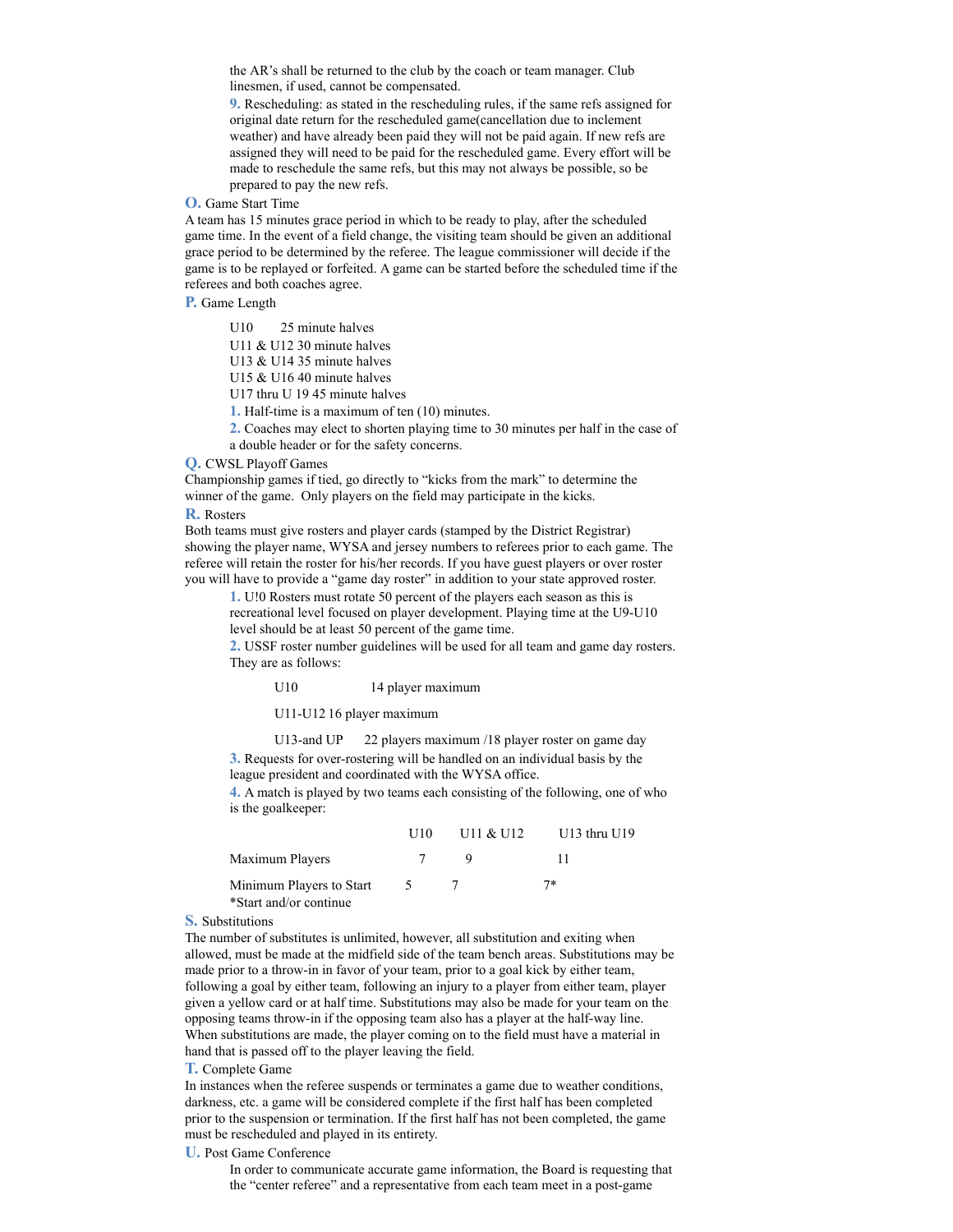conference. The purpose of this conference is to:

**1.** Verify the score and the number of cardings

- **2.** Verify the identity of all players receiving the cards
- **3.** Return the player passes, minus those of ejected players to the teams.

# **IIII.** Other Regulations

# **A.** Bad Weather

Only the referee assignor, referee, field owner, or club field scheduler has the authority to postpone a game. In the event of inclement weather and a game must be suspended and consequently, can be resumed, the referee CANNOT declare a winner (or forfeit). Whenever thunder is heard, lightning is sighted or the lightning detector shows a lightning strike within ten miles of the soccer fields all play shall be halted for thirty (30) minutes. The game will be suspended for 30 minutes from the last lightning strike or sound of thunder. All players, and spectators shall be instructed to return to their vehicles immediately, until play is resumed. If there are not further lightning strikes within 10 miles for thirty (30) minutes then play shall resume.

### **B.** Disband Policy

Subject of WYSA Rule 7.3.6, CWSL/Midway shall disband all fall teams provided they have been in existence for 60 days and the Club submits a request to disband to the CWSL/Midway Commissioner on or before December 1 of the respective year. Guidelines to follow when a team is disbanded: 1) Disbanding a team requires that the club submit a written request to the League President asking for permission and stating the reason the club wishes to disband the team. 2) Player cards of team that is to be disbanded are turned into CWSL Commissioner. 3) CWSL commissioner will disband team once player cards are received. 4) State League teams cannot be disbanded. 5) Players can only be moved three times in a season per team.

### **C.** Social Media

When coaching, you may have a social media page enabling you to connect with your players. As a coach you have the responsibility of all content on your personal and team social media page. When having a social media page, regardless of team or personal you are not allowed to put any negative comments or post negative pictures about a CWSL game, clubs, players and game or league officials. Upon notification to the CWSL President of any coach not following this policy the CWSL President will investigate and determine the penalty.

# **D.** Participation in leagues other than CWSL

CWSL Club teams are allowed to have State League teams/players. State League players are allowed to club pass or guest play with their home clubs in CWSL games provided they are club passing or guest playing at least one age group higher that the age groups on their player pass. All other CWSL club pass rules apply to these players.

CWSL teams applying to the Western Wisconsin Classic Soccer must be registered as a CWSL team in order to play in the WWCS.

### **E.** Code of Conduct Statement

To have any team sport run smoothly, we need joint effort and guidelines to follow. The responsibilities of coaches, players, parents, and spectators are as follows:

**1.** Players are expected to show a sportsman-like behavior.

### *a) TOWARD TEAMMATE.*

(1) Team work and cooperation are absolutely essential for success in any group effort. Group spirit, unselfishness, a concern for others, and self- sacrifice are all necessary for the best team performance.

(2) Criticism and sarcasm seldom accomplish anything beneficial. The end result, nearly always, is less relaxation, more tension, and a corresponding decrease in skill.

# *b) TOWARD OPPONENTS*

(1) The other team members are guests and should be treated accordingly.

(2) Uncomplimentary remarks toward or concerning the opposing team should never be made.

(3) Competition would not be possible without the cooperation, the appearance, and participation of the opponent. Treat your opponents as you yourself would like to be treated.

#### *c) TOWARD OFFICIALS*

(1) The official's task at best is a difficult one, and respect,

rather than antagonism, should be the attitude of all players. (2) Their decisions must be respected in order that the players and the spectators will receive the greatest benefit from the game.